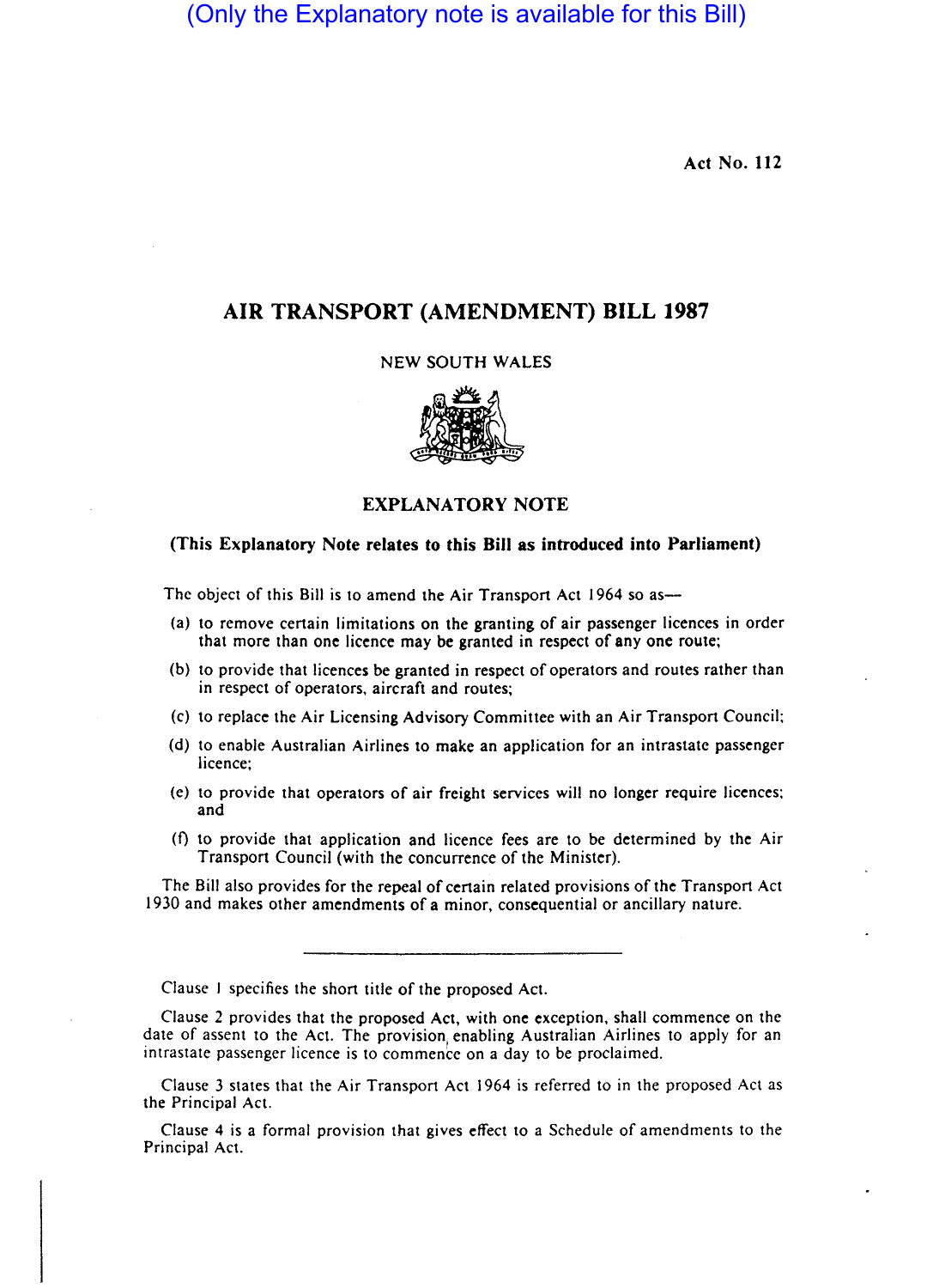Clause *S* repeals 2 provisions of the Transport Act 1930, one relating to the payment from a fund under that Act of administrative expenses in respect of the Air Transport Act 1964, and the other relating to the determination of fees payable under the Air Transport Act 1964.

Clause 6 gives effect to a Schedule of transitional provisions.

#### SCHEDULE 1-AMENDMENTS TO THE PRINCIPAL ACT

Schedule I (I) (a) and (b) amend the definitions in section 2 of the Principal Act consequent on the replacement of the Air Licensing Advisory Committee by the Air Transport Council.

Schedule I (I) (c) omits the definition of "goods" consequent on the proposed deregulation of air freight services.

Schedule I (I) (d) omits a provision relating to the determination under the Transport Act 1930 of air transport licence fees.

Schedule I (2) omits provisions relating to the establishment and functions of the Air Licensing Advisory Committee and inserts instead provisions relating to the constitution and functions of an Air Transport Council. The Council is to comprise 5 members, one having knowledge of the air industry, one representing the Minister for Transport., one representing consumers, one representing the Minister for Tourism and one being the Secretary of the Ministry of Transport.

Schedule I (3) (a)-(d) amends section 3 of the Principal Act (which contains the licensing requirements) so as to-

- (a) require operators and routes to be licensed rather than operators, aircraft and routes; and
- (b) remove the requirement for operators of air freight services to be licensed.

Schedule 1 (3) (e) is a consequential amendment.

Schedule I (4) inserts into the Principal Act a proposed section 3A which provides that section 19A of the Commonwealth Australian National Airlines Act 1945 is adopted for the purposes of the Principal Act. By virtue of the Commonwealth Act the proposed section will allow Australian Airlines to apply for an intrastate passenger licence in New South Wales. The section is to commence on a day to be proclaimed.

Schedule 1 (5) is a consequential amendment.

Schedule 1 (6) (a) provides for applications for licences to be lodged at the office of the Ministry of Transport instead of at the office of the Commissioner for Motor Transport.

Schedule I (6) (b) provides for the payment of an application fee as determined by the proposed Air Transport Council (with the concurrence of the Minister), instead of a fee determined under the Transport Act 1930.

Schedule  $1(6)(c)$  and  $(d)$  remove certain provisions relating to applications for licences in respect of aircraft and in respect of air freight services.

Schedule I (7) amends section 6 of the Principal Act (consideration by the Minister of applications for licences).

Schedule 1 (7) (a) removes a provision relating to the licensing of air freight services.